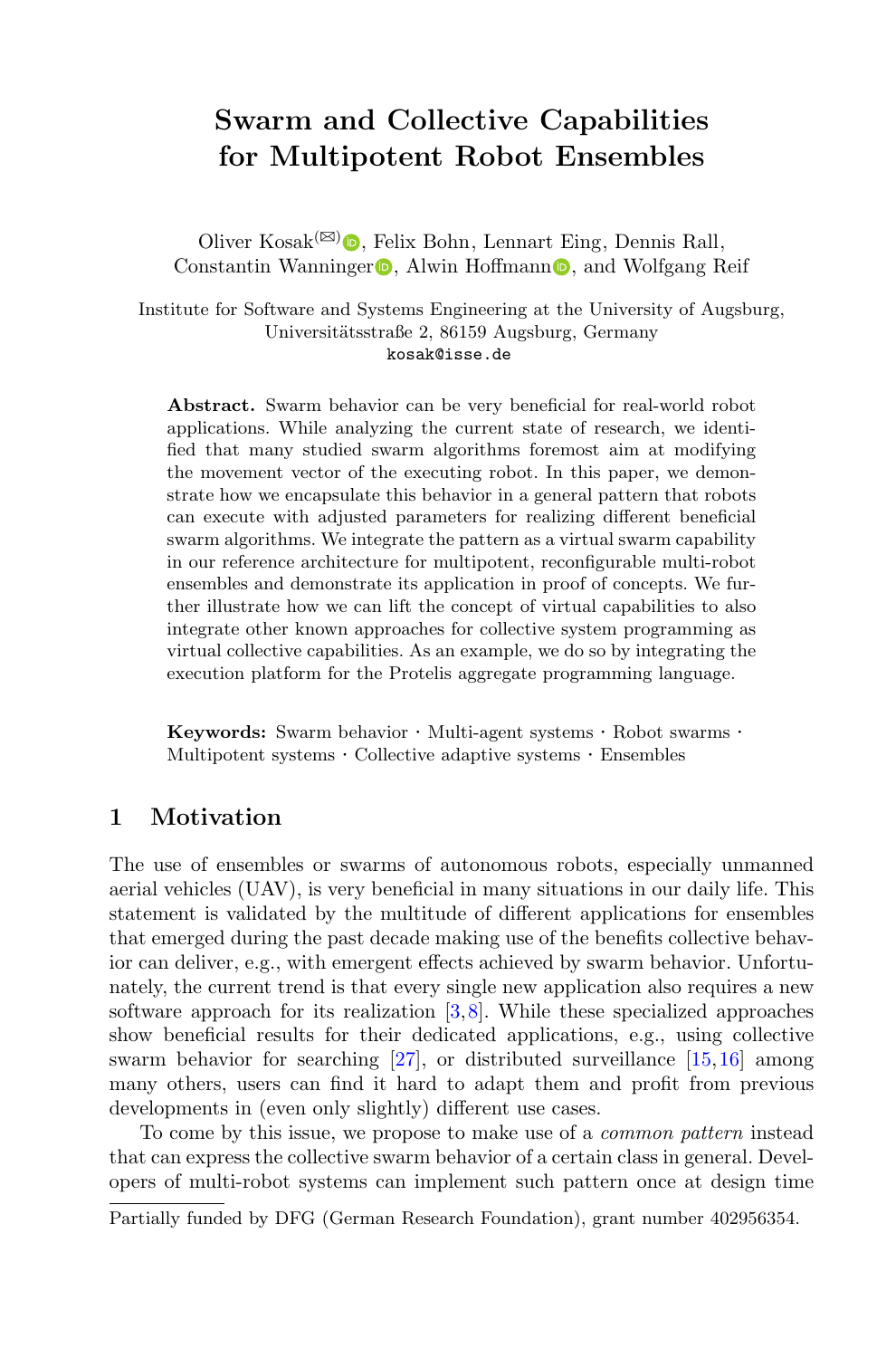and parametrize it differently at run-time to achieve specific emergent effects. We identified such a common pattern researchers frequently use for implementing *movement-vector based swarm behavior* of different types in swarm robotic systems. While producing a different emergent effect each, we can see that swarm algorithms like the particle swarm optimization algorithm [\[27](#page-15-0)], the commonly known flocking behavior originally analyzed in [\[21](#page-15-1)], shaping and formation algorithms [\[22](#page-15-2)], and distribution algorithms [\[15](#page-14-2)[,16](#page-14-3)] make use of the same set of local actions: measuring one or multiple specific parameters, communicating with neighbors in the swarm, and modifying the movement vector of the robot.

For this paper, we implement such a common pattern in our reference architecture for multipotent multi-robot ensembles [\[9,](#page-14-4)[14](#page-14-5)]. Therefore, we introduce the concept of *configurable, virtual, collective capabilities* that encapsulate complex behavior of individual robots by composing other capabilities, i.e., services a robot already provides, and produce collective behavior when executed cooperatively in an ensemble. For example, to realize flocking behavior following [\[21\]](#page-15-1), each individual robot requires to execute certain capabilities in an appropriate combination, perform position and velocity measurements, needs to exchange resulting values with swarm members and adapt its movement vector accordingly, which then results in the collective emergent effect of the individuals forming a flock as an ensemble. By executing such a virtual capability collectively in a multi-robot system, we can realize swarm behavior and achieve useful emergent effects. We further validate the concept of virtual collective capabilities by demonstrating how other approaches for programming collective behavior can be integrated into our multipotent systems reference architecture by the example of Protelis [\[19](#page-15-3)] as a further example of a virtual collective capability. The contributions of this paper thus are: *1)* The identification and demonstration of a common pattern for realizing swarm behavior for collective adaptive systems, *2)* the extension of our current reference architecture for multipotent systems with the concept of virtual capabilities, *3)* the integration and evaluation of virtual capabilities realizing collective behavior for multipotent systems with our common swarm pattern and the external approach Protelis [\[19](#page-15-3)].

The remainder of the paper is structured as follows. In Sect. [2](#page-1-0) we illustrate our objectives and highlight the challenges we need to tackle and then propose our solution in Sect. [3.](#page-3-0) In Sect. [4](#page-8-0) we demonstrate the functionality of our approach for our case study in a simulation environment and deliver proof of concepts supported by expressive video materials. In Sect. [5](#page-12-0) we subsume approaches for programming collectives and analyze current implementations of swarm behavior for swarm robotic systems. In Sect. [6](#page-13-0) we conclude our findings and point out possible future research challenges.

## <span id="page-1-0"></span>**2 Challenges Resulting for Multipotent Systems**

Extending our multipotent systems reference architecture [\[9\]](#page-14-4) with virtual swarm capabilities for exploiting useful emergent effects and to easily program collective systems poses some challenges. In multipotent systems, robot ensembles being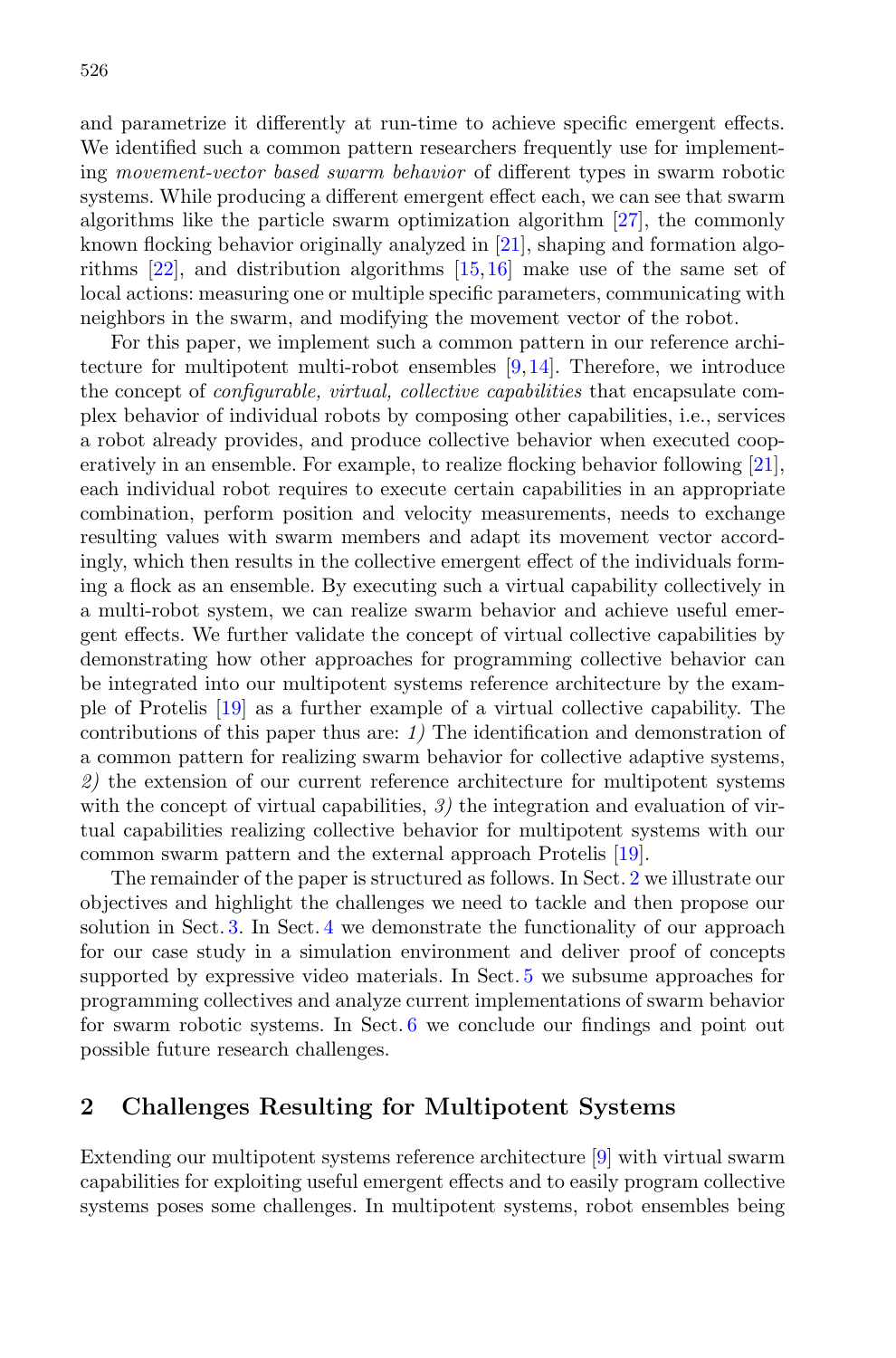homogeneous at design time can become heterogeneous concerning their capabilities at run-time by combining physical reconfiguration on the hardware level with self-awareness. We aim at exploiting this property for enabling robots to implement the reference architecture to also adapt at run-time for participating in swarm algorithms. While we already provide the possibility of extending the range of domain-specific capabilities in multipotent systems when it is necessary, we want to reduce the effort a system designer needs to invest when integrating virtual capabilities. In our multipotent systems reference architecture (cf. Fig. [1\)](#page-2-0), we integrate capabilities within the *semantic hardware layer* which is an interface to self-descriptive hardware [\[25](#page-15-4)]. The semantic hardware layer recognizes new hardware connected to the robot and updates the available capabilities respectively in a self-aware manner. It provides these capabilities to its superordinate *agent layer* that can make use of them when involved in an ensemble (coordinated on *ensemble layer* ) that currently executes a task introduced on *task layer*.



**Fig. 1.** The multipotent systems reference architecture for multi-robot ensembles, simplified version adapted from [\[14](#page-14-5)].

<span id="page-2-0"></span>We generate tasks by automated planning on the task definition the system's user introduces through an interface on *task layer*. Agents  $\alpha_{1..n} \in \mathcal{A}$  in the multipotent ensemble then allocate these tasks cooperatively to agents capable of solving the task. These agents then form an ensemble coordinated by one specific agent through its ensemble layer, e.g.,  $\alpha_1$  (cf. Fig. [1\)](#page-2-0). The ensemble then executes the respective task by the appropriate interplay of the coordinator's ensemble layer and the other ensemble members' agent layer. To enable the system to make use of such new capabilities that are coupled with physical hardware, an expert first needs to make changes to this core element of

the system. Necessary adaptions include, e.g., extending the domain model of the ensemble appropriately, implementing the hardware access (drivers) accordingly, or integrating the new hardware physically into the system (hardware adapters, wiring). While adaptations of the domain model are necessarily required when a user introduces new hardware modules that offer new capabilities, e.g., an  $GAS_x$ sensor module offering the previously unknown capability of  $measuring-GAS<sub>x</sub>$ , we aim at avoiding this for virtual capabilities. If a capability is not directly associated with and not only available through the presence of dedicated physical hardware, e.g., for participating in swarm algorithm A instead of algorithm B or for executing a Protelis program C instead of program D, we aim at avoiding such modifications to the core system for certain classes of capabilities. Our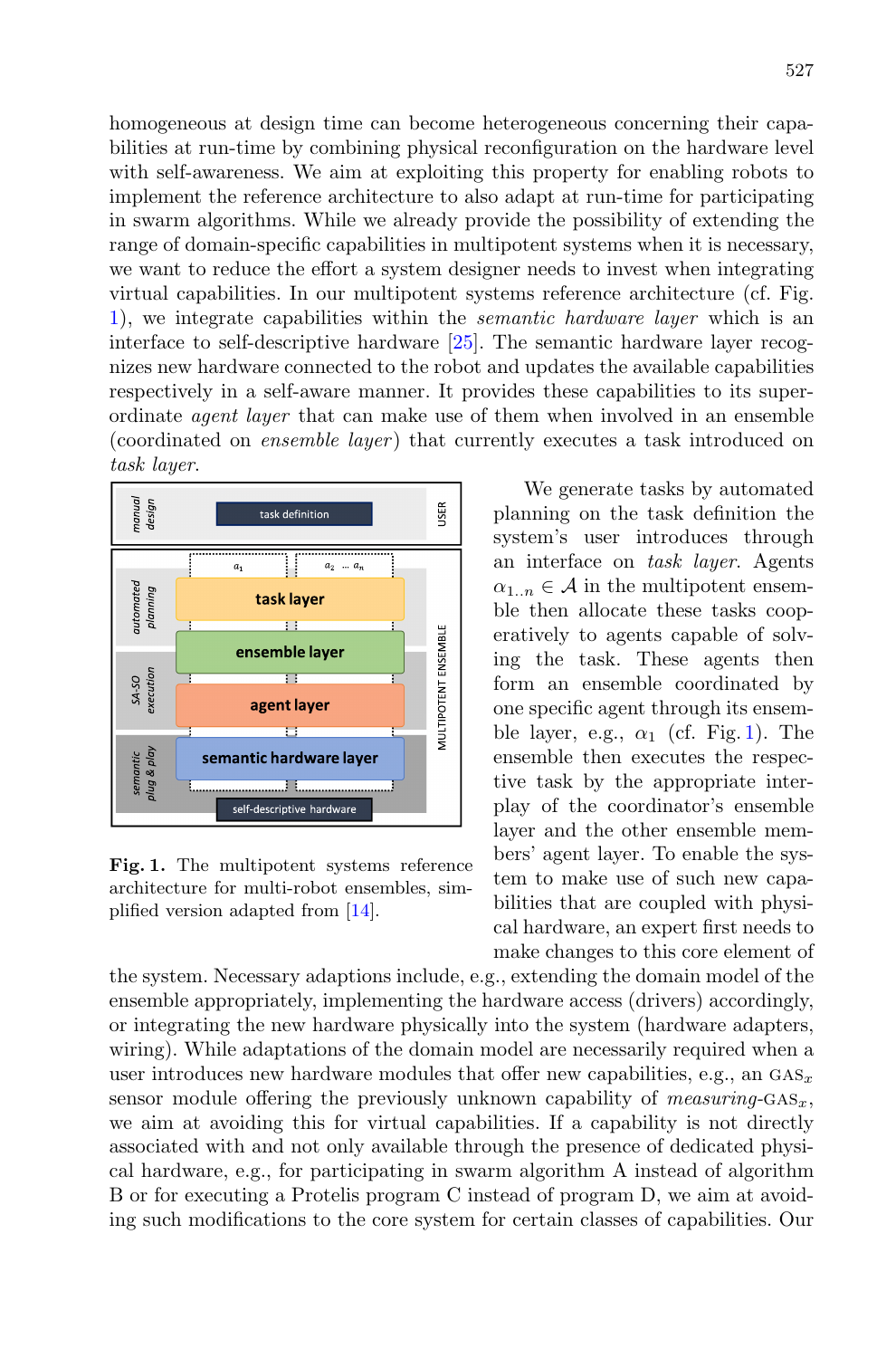challenge here is to identify such classes where it is possible to separate a fixed part from a variable part. Then, we can implement that fixed part into the system *once* at design-time as a *virtual capability*, and integrate the variable part dynamically at run-time as the virtual capability's *parameters*. Further, we also require to adapt our current mechanism for task execution accordingly. For realizing virtual capabilities aiming at collective behavior, we need to introduce the possibility of direct communication between instances of the same type of virtual capabilities which was only possible through agent layer up to now. Without the direct exchange of relevant information between participating entities many external programming approaches for ensembles can not function because they rely on some form of directly accessible messaging interfaces [\[19](#page-15-3)[,20\]](#page-15-5).

## <span id="page-3-0"></span>**3 Approach**

To be available to an agent  $\alpha \in \mathcal{A}$  in the multipotent systems reference architecture [\[14](#page-14-5)], a capability requires a set of physical hardware modules, i.e., sensors and/or actuators  $(S/A)$ . While the set of  $S/A$  does not need to be the same for every instantiation of a capability, we require the set of S/A to have the necessary user-specified functionality [\[5,](#page-14-6)[25](#page-15-4)], e.g., determine the *presence* of an object. For their execution, capabilities do require a set of parameters, e.g., a direction vector for a *move* capability. In this paper, we refine this capability concept (cf. light-grey part of Fig. [2\)](#page-4-0) by differentiating between virtual and physical capabilities (darker part of Fig. [2\)](#page-4-0). Therefore, we demonstrate how we can combine already existing physical capabilities  $\mathcal{C}^p$  for achieving collective behavior that we can parametrize in *virtual capabilities* for *collectives*  $\mathcal{C}^v$ . We apply this concept in a virtual capability for movement-vector based swarm behavior (cf. *Movement-Vector Based Swarm Capability* in Fig. [2\)](#page-4-0) realizing the general pattern for individual agent participation in respective swarm algorithms. We further introduce a second virtual capability offering an interface between agents and their capabilities in our reference architecture and other collective programming approaches (cf. *External Collective Programming Capability* Fig. [2\)](#page-4-0).

We assume that every agent can communicate with any other agent in the ensemble  $\mathcal E$  it currently participates in. This is necessary to realize certain types of swarm behavior (e.g., particle swarm optimization PSO [\[27\]](#page-15-0)) because we can not assume local sensors for all spatially distributed relevant values (e.g., measurements of other agents). Moreover, we can not assume to have perfect local sensors for every robot enabling it to externally determine the state of other robots precisely enough in a real-world setting. We achieve this by exploiting the communication middleware of the multi-agent framework Jadex [\[1](#page-13-1)]. With this framework, we can ease the conceptualization and implementation of our distributed multipotent systems through the use of Jadex Active Components, which are autonomously acting entities. Implementing each instance of  $\mathcal{C}^p$ ,  $\mathcal{C}^v$ , and  $A$  as such active components and encapsulating their functionality in services each enables their direct interaction where this is necessary. We further assume that no outages (e.g., communication, sensor failures, broken robots) occur.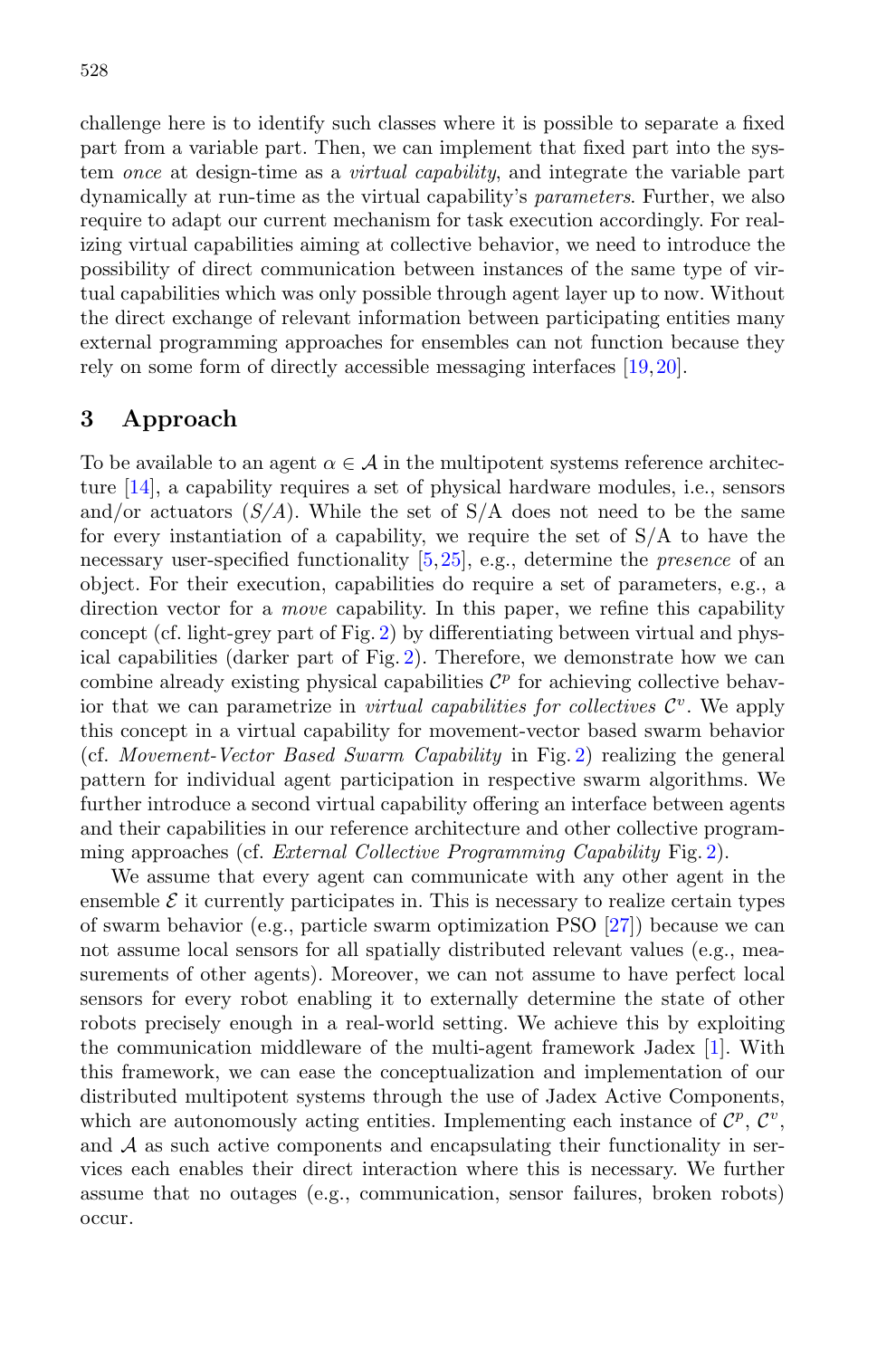

<span id="page-4-0"></span>**Fig. 2.** General concept model for virtual capabilities. Instead of direct access to S/A, we provide access indirectly through associated physical capabilities.

#### <span id="page-4-2"></span>**3.1 Static and Dynamic Model of Virtual Capabilities**

We differentiate between virtual capabilities  $\mathcal{C}^v$  and physical capabilities  $\mathcal{C}^p$ which both refine the previous concept of a capability, i.e., a service a robot provides for execution. In comparison to physical capabilities, virtual capabilities are not directly associated with  $S/A$ . Instead, for executing a virtual capability we require it to invoke associated other (physical) capabilities. Thus, virtual capabilities do only have indirect access to hardware but can be used to construct more complex behavior. Consequently, the set of parameters for a virtual capability needs to include additional information, e.g., the set of other capabilities it needs for its execution. This has also consequences for our currently established selfawareness [\[13](#page-14-7)], and self-organization mechanisms [\[12](#page-14-8)] we use to execute plans in multipotent systems. Because the execution of a virtual capability might require the cooperation within the ensemble  $\mathcal{E} \subseteq \mathcal{A}$  executing it, we allow for every  $\alpha_i$ executing a specific  $c^v \in \mathcal{C}^v$  to directly exchange information with other  $\alpha_{j\neq j}$ <br>within the same appended that are executing the same instance of  $c^v$ . Eurther within the same ensemble that are executing the same instance of  $c^v$ . Further, communication is an urgent requirement for collective programming approaches we want to enable as external capabilities. We therefore separate each  $c^v \in C^v$ in an active part  $c^{v:ACT}$  and a passive part  $c^{v:PAS}$ . While the active part differs for all  $c^v \in \mathcal{C}^v$ , we can define the passive part as a procedure  $RECEIVE(c^v, \mathcal{V}_{\alpha_i})$ used for receiving relevant data  $V_{\alpha_i}$  from another agent  $\alpha_i$  executing the same<br>witted considiute  $a^v$  in general for all  $a^v \in C^v$  property undetected the values for virtual capability  $c^v$  in general for all  $c^v \in C^v$ . RECEIVE updates the values for these other agents stored in a shared map  $M^{\mathcal{E}} := \langle \alpha \in \mathcal{E} \rangle, \langle M^{\alpha} \rangle$  holding the most recent values  $M^{\alpha}$  received from all  $\alpha \in \mathcal{E}$ . To enable the exchange of data, the active and passive part of each  $c^v \in \mathcal{C}^v$  share this map. This means, when receiving  $V_{\alpha_{i\neq j}}$  in  $c^{v:\text{PAS}}$ , an agent  $\alpha_j$  can update the entries referenced in  $V_{\alpha_i}$ concerning  $\alpha_i$  in M<sup>E</sup> and subsequently access the data in  $c^{v:ACT}$ . In our code snippets, we indicate that  $\alpha_j$  executing  $c^v$  sends  $\mathcal{V}_{\alpha_j}$  to a specific other agent  $\alpha_i$  executing the same instance of  $c^v$  with  $\alpha_i$ . SEND $(c^v, \mathcal{V}_{\alpha_j})$ . Besides shared data and data received from other agents, in our algorithms we indicate local input with NAME :=  $\langle \text{INPUT}_1, ..., \text{INPUT}_n \rangle$ .

#### <span id="page-4-1"></span>**3.2 Termination and Results of Virtual Capability Executions**

Like for physical capabilities, we can define different termination types for virtual capabilities. Physical capabilities can terminate internally on their own or require external events for termination. A robot executing, e.g., its physical capability for moving to a certain position  $c_{\text{MV-POS}}^p$  can rely on the automatic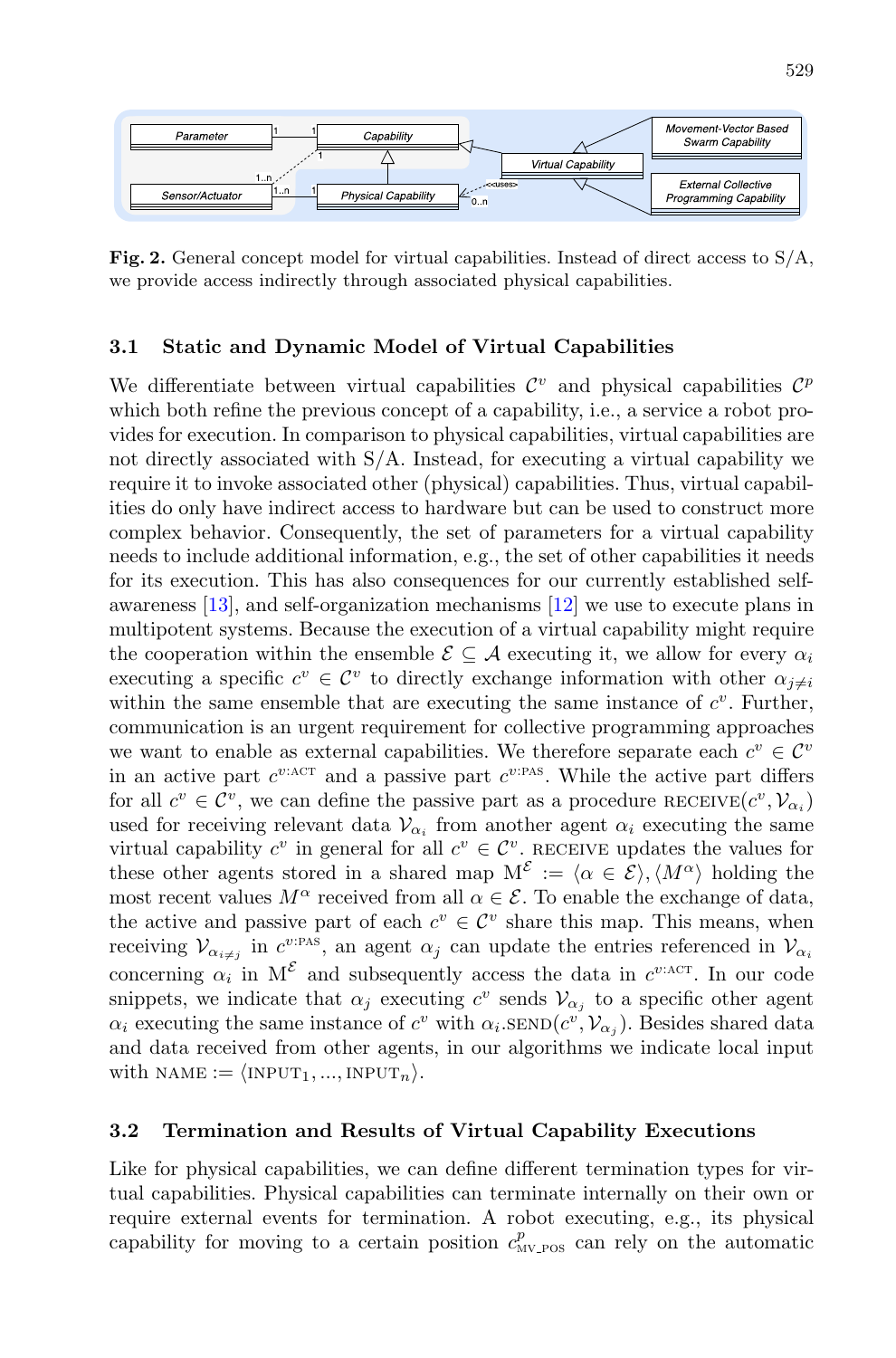| $\mathbf{Algorithm} \; \mathbf{1.} \; c^{v:\mathsf{FIN-COORD}} := \langle \textsc{F:AGGR}_{c^v}, \textsc{F:TERM}_{c^v} \rangle \; .$ |  |
|--------------------------------------------------------------------------------------------------------------------------------------|--|
|                                                                                                                                      |  |

<span id="page-5-0"></span>1:  $R_{AGGR} \leftarrow F:AGGR_{c}^{v}(M^{\mathcal{E}})$ <br>2: TERM  $\leftarrow$  F:TERM<sub>c</sub><sup>*v*</sup>( $R_{AGGR}$ ) ) # *aggregates the ensemble's current measurements*  $#$  *decide for termination using the aggregated result* 3: if TERM then 4:  $STORE(R<sub>AGGR</sub>)$  # *if terminating, store the result for external evaluation* 5: **for**  $\alpha_i \in \mathcal{E}$  **do**<br>6:  $\alpha_i$ .SEND $(c^v)$ . 6:  $\alpha_i$ .SEND $(c^v)$  $#$  *broadcast the termination decision in the ensemble* 

termination of  $c_{\text{MV-POS}}^p$  when it reaches the position defined in the parameters. Instead, a physical capability  $c_{\text{MV-VEC}}^p$  that moves a robot in a direction using a speed vector does not terminate itself as the movement does not have a natural end and thus needs to be terminated externally. Likewise, virtual capabilities can terminate their execution internally or require external termination. This is especially relevant for all virtual capabilities that implement collective behavior. We can define termination criteria with appropriate parameters for some swarm behavior, e.g., executing a virtual capability implementing a PSO can terminate itself when all agents in the swarm gather within a certain distance [\[27\]](#page-15-0). For other swarm behavior, e.g., achieving the equal distribution of robots in a given area with the triangle algorithm [\[15](#page-14-2)], we do not want to define such criteria (e.g., for achieving the continuous surveillance of that area) or even can not do it at all (e.g., for steering a swarm in one direction with guided flocking  $[2]$ ) and thus rely on an external event for termination. Besides defining when to terminate a  $c^v$  implementing swarm behavior or other collective behavior, we also require to quantify the emergent effect of executing  $c^v$  and store it for up-following evaluation like we do with the results originating from physical capability executions. For PSO, e.g., we finally want to determine the position the highest concentration of a parameter an ensemble was searching for was measured. In this case, we can calculate the position of relevance by calculating the ensemble's center of gravity when the geometrical diameter of the swarm, i.e., the euclidean distance between the  $\alpha_i, \alpha_j \in \mathcal{E}$  having the greatest distance between each other, gets<br>lower than a user defined threshold. For such eslaulations and to determine top lower than a user-defined threshold. For such calculations and to determine termination for virtual capabilities therewith, we extend the role of the ensemble coordinator that is responsible to coordinate a plan's execution [\[10\]](#page-14-10). Concerning the results of (physical) capability executions, the coordinator only acts as a pass-through station for results originating from any capability execution in the ensemble. The coordinator stores each result in a distributed storage and evaluates data when necessary, e.g., for deciding on the current plan's progress or during replanning on the task layer (cf. Fig. [1\)](#page-2-0). To determine the termination of a virtual capabilities execution, we now enable the coordinator to also aggregate, analyze and post-process the intermediate results from virtual capabilities before storing them by using capability specific procedure  $c^{v:FN\text{-coORD}}$  (cf. Algorithm [1\)](#page-5-0). Because we guarantee with an additional constraint in our constraint-based task allocation mechanism  $[6]$  that the agent adopting the coordinator role always also participates in the execution of the collective behavior, i.e., executes the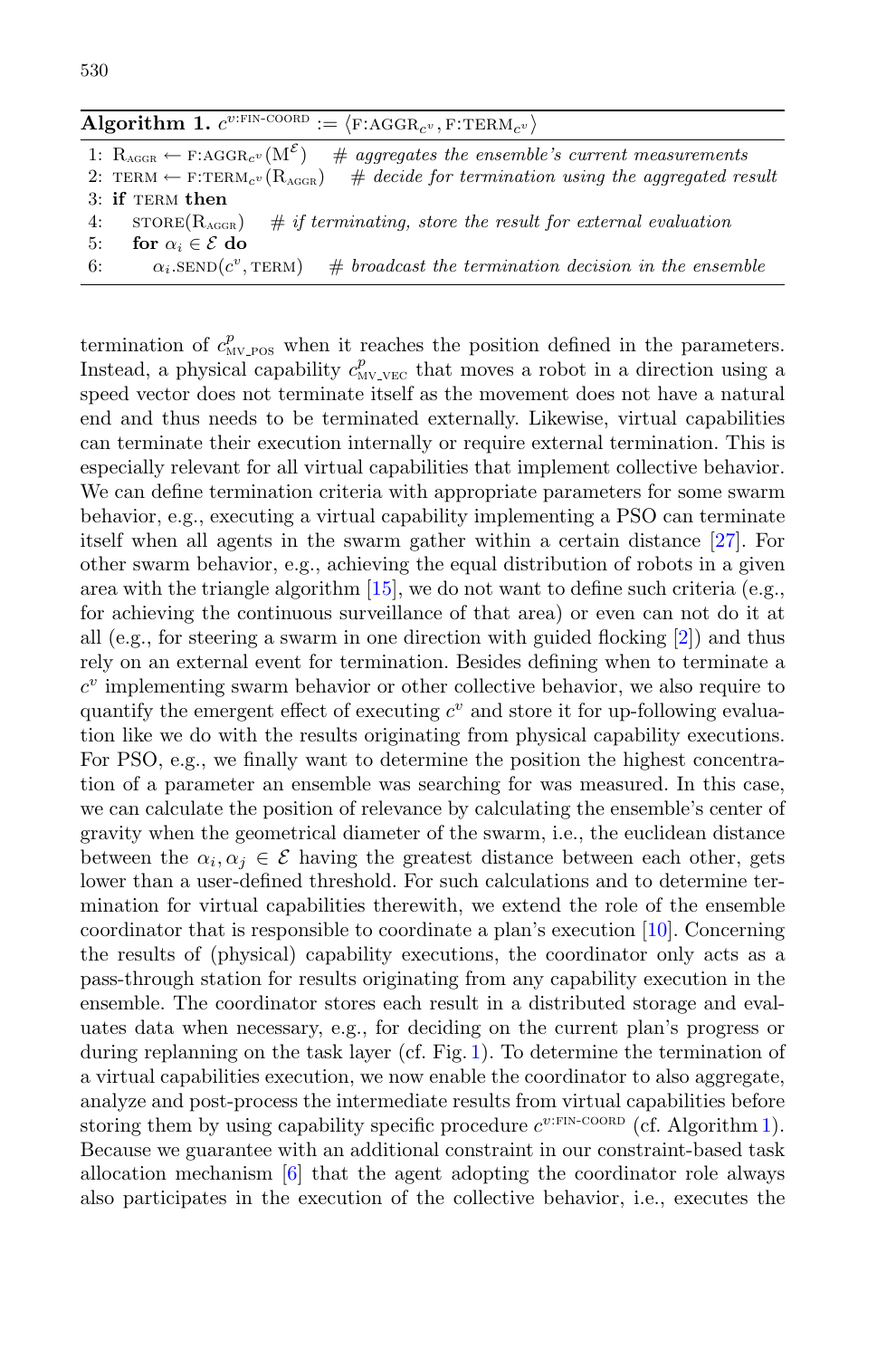**Algorithm 2.**  $c_{\text{\tiny SW}}^{\text{v:ACT}} := \langle C_{\text{\tiny SW}}^p, \text{\tiny CALC}_{\text{\tiny SW}}, \mathcal{E}_{\text{\tiny SW}} \rangle$ 1: **repeat** 2: **for each**  $c_i \in C_{\text{sw}}^p$  **parallel do** 3:  $M^{SELF}[c_i] \leftarrow EXEC(c_i)$  # *execute all relevant capabilities and store the results* 4:  $M^{\mathcal{E}}[\textsc{self}] \leftarrow M^{\textsc{self}}$ [self] <sup>←</sup> <sup>M</sup>self # *store local results in the map for all ensemble results* 5: **for each**  $\alpha_i \in \mathcal{E}_{SW}$  **parallel do**<br>6:  $\alpha_i$ .SEND $(c_{SW}^{\text{C}}, M^{\text{SELF}})$  # dist 6:  $\alpha_i$ .SEND( $c_{\text{sw}}^v$ ,  $M^{\text{SELF}}$ ) # *distribute stored results in the ensemble*  $7: \quad \text{PAR}_{c_{\text{MY-VEC}}^P} \leftarrow \text{CALC}_{\text{SW}}(M^{\mathcal{E}}) \quad # \; calculate \; the \; new \; movement \; vector$ 8:  $EXEC(c_N^p)$ mv vec) # *update the current movement vector*

<span id="page-6-0"></span>9: **until** TERM  $#$  *decide on termination using the received value* 

respective  $c^{v:ACT}$ , it can also receive values other ensemble members send and thus has access to  $M^{\mathcal{E}}$ . By using an aggregation function  $F:AGGR_{c}$ <sup>*v*</sup> taking  $M^{\mathcal{E}}$ <br>as input parameter that is specific for each  $e^{v}$ , we can quantify the emergent as input parameter that is specific for each  $c^v$ , we can quantify the emergent effect every time the entries in  $M^{\mathcal{E}}$  change (L. 1 in Algorithm [1\)](#page-5-0). If the ter-mination criteria (F:TERM<sub>c</sub><sup>v</sup> in Algorithm [1\)](#page-5-0) holds for the current result (L. 2<br>in Algorithm 1), the coordinator can stare that result in the distributed star in Algorithm [1\)](#page-5-0), the coordinator can store that result in the distributed storage  $(L. 4$  in Algorithm [1\)](#page-5-0) and distribute the current termination state TERM within the ensemble  $(L. 6$  in Algorithm [1\)](#page-5-0). Each agent can receive this signal with a respective service  $c^{v:\text{FIN-PART}}$  to receive the coordinator's termination signal TERM with RECEIVE $(c^v, \text{TERM})$ . The service  $c^{v:\text{FIN-PART}}$  shares TERM with the active part  $c^{v \text{.ACT}}$  of  $c^v$  in TERM<sup> $\varepsilon$ </sup>, which we use to stop the execution of  $c^v$ . For  $c^v \in \mathcal{C}^v$  that can terminate externally only, we can thus enable the user to also have the possibility to terminate the execution of  $c^v$ .

### <span id="page-6-1"></span>**3.3 A Capability for Movement-Vector Based Swarm Algorithms**

For achieving emergent effects generated by movement-vector based swarm behavior, we introduce a *Movement-Vector Based Swarm Capability*  $c_{\text{sw}}^v$  with its  $\alpha$  according parameters  $PAR_{c_{sw}^w}$  (cf. Fig. [2\)](#page-4-0). This virtual capability realizes swarm behavior from the class of movement-vector-based swarm algorithms such as the PSO [\[7,](#page-14-12)[27\]](#page-15-0), flocking [\[21](#page-15-1)], or the triangle formation [\[18](#page-15-6)] among others, that can be of use for multipotent systems. We illustrate the respective active part  $c_{\rm sw}^{\rm v. acr}$ of  $c_{\text{sw}}^v$  in Algorithm [2](#page-6-0) that executes a general pattern capable of producing the mentioned swarm behaviors. In a first step, each agent executing  $c_{\text{sw}}^v$  measures and remembers relevant values according to the set of physical parameters  $C_{\text{sw}}^p$ included in  $PAR_{c_{sw}^{v}}$  in parallel (cf. L. 3 in Algorithm [2\)](#page-6-0). After finishing the exe-<br>cutting of all considition in each of call terminating expektition on often starting cution of all capabilities in case of self-terminating capabilities or after starting to execute non-self-terminating capabilities respectively, agents executing  $c_{\text{sw}}^{v}$  in parallel exchange these local measurements  $M<sup>SELF</sup>$  with all agents in the current ensemble  $\mathcal{E}_{sw}$  that execute the same instance of  $c_{sw}^v$  (cf. L. 6 in Algorithm [2\)](#page-6-0). Each agent  $\alpha \in \mathcal{E}_{sw}$  remembers these measurements in the virtual capability's locally shared map  $M^{\mathcal{E}}$  that holds the most recent values for all neighbors includ-ing itself (cf. L. 4 in Algorithm [2\)](#page-6-0). By using this aggregated measurements  $M^{\mathcal{E}}$ , each agent then is able to determine the necessary adaption to its current move-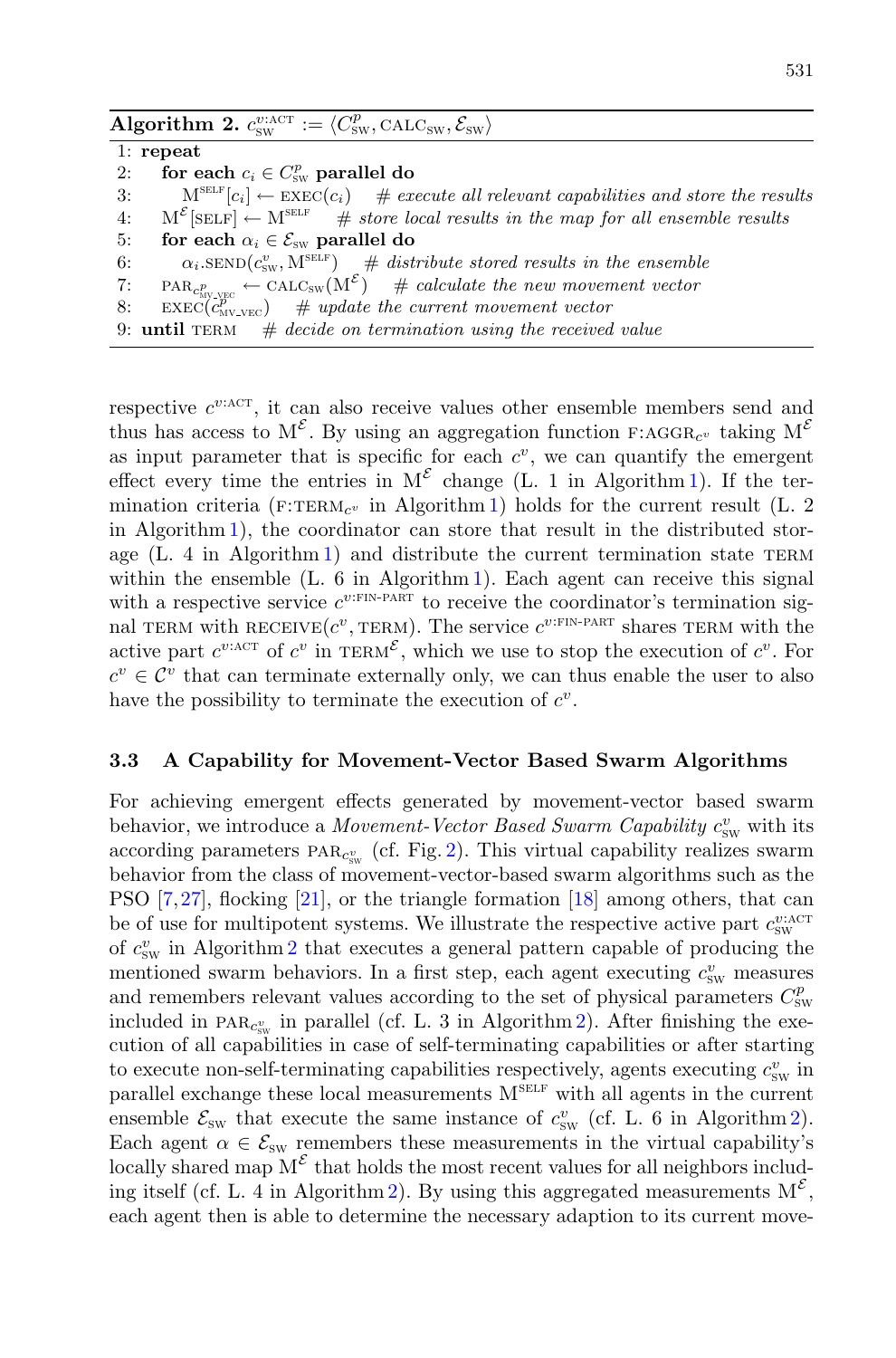| Algorithm 3. $c_{\text{EXT}}^v := \langle \text{PROG}_{\text{EXT}}, \text{PC}_{\text{EXT}}, \mathcal{E}_{\text{EXT}} \rangle$ |                                                                                                                                                                                                                          |  |
|-------------------------------------------------------------------------------------------------------------------------------|--------------------------------------------------------------------------------------------------------------------------------------------------------------------------------------------------------------------------|--|
|                                                                                                                               | 1: repeat                                                                                                                                                                                                                |  |
| 2:                                                                                                                            | $M_{\text{swap}}^{\mathcal{E}} \leftarrow M^{\mathcal{E}}$ # create a snapshot of the current ensemble values                                                                                                            |  |
| 3:                                                                                                                            | $\langle C_{\text{EXT}}^p, \text{TERM}_{\text{EXT}}, \text{PC}_{\text{EXT}}, \mathcal{V}_{\text{EXT}} \rangle \leftarrow \text{PROG}(\text{PC}_{\text{EXT}}, \text{M}_{\text{SMAP}}^{\mathcal{E}})$ #execute the program |  |
| 4:                                                                                                                            | for each $c_i \in C^p_{\text{EXT}}$ parallel do                                                                                                                                                                          |  |
| 5:                                                                                                                            | $M^{\text{SELF}}[c_i] \leftarrow \text{EXEC}(c_i)$ #execute capabilities required by the program                                                                                                                         |  |
| 6:                                                                                                                            | $M^{\mathcal{E}}[\text{SELF}] \leftarrow M^{\text{SELF}}$ #store results for next iteration of the program                                                                                                               |  |
| 7:                                                                                                                            | for each $\alpha_i \in \mathcal{E}_{\text{EXT}}$ parallel do                                                                                                                                                             |  |
| 8:                                                                                                                            | $\alpha_i$ .SEND $(c_{\text{ext}}^v, \mathcal{V}_{\text{ext}})$ #distribute relevant data of the program                                                                                                                 |  |
|                                                                                                                               | $\# check\ termination\ set\ by\ the\ program\ or\ coordinate$<br>9: until TERM <sub>EXT</sub> $\vee$ TERM                                                                                                               |  |

ment vector (cf. L. 8 in Algorithm [2\)](#page-6-0) for achieving the intended specific swarm behavior encapsulated in CALC<sub>sw</sub> (cf. L. 7 in Algorithm [2\)](#page-6-0). As all agents in  $\mathcal{E}_{sw}$ repeatedly execute this behavior until a specific termination criteria term holds (passed over to the passive part  $c^{v:pas}$  of  $c_{sw}^v$  from the coordinator, cf. Sect. [3.2\)](#page-4-1), they achieve the specific swarm algorithm's emergent effect collectively (cf. L. 9 in Algorithm [2\)](#page-6-0). By adjusting  $CALC<sub>sw</sub>$  in particular, we can exploit this generally implemented form of a virtual capability to execute different swarm algorithms that would require an individual implementation each otherwise.

#### <span id="page-7-0"></span>**3.4 An Interface for External Collective Programming Languages**

During the design of multipotent systems, we can not foresee all necessary functionality in specific use cases a user of the system might have in mind. Therefore, we offer the possibility of external programming to the system's user. We do this by introducing virtual capabilities  $c_{\text{EXT}}^v \in \mathcal{C}^v$  for external collective programming approaches which become a fixed part of the multipotent system and represent an interface to the run-time environment of a specific programming language each. In contrast to  $c_{\rm sw}^v$ , where we need to define the actual calculation CALC<sub>sw</sub> within the host system and its respective programming language (i.e., that the multipotent system reference architecture from Sect. [2](#page-1-0) is implemented with), we are not restricted to that when using a specific  $c_{\text{EXT}}^v$ . Instead, we encapsulate necessary information in a program written in the respective external programming language and only need to define the interface for the communication of that programming language's execution environment and the multipotent system's implementation. These external programs then define, how values we generate within the multipotent system are used and transformed into instructions for the multipotent system. Like for any  $c^v \in \mathcal{C}^v$ , we enable each  $c^v_{\text{EXT}}$  to execute other already existing capabilities  $c^p \in \mathcal{C}^p$  of the multipotent system, i.e., choose respective parameters and read results from those capabilities' execution that we store in  $M^{\mathcal{E}}$  through the defined interface (L. 5 in Algorithm [3\)](#page-6-0). This way, a user can program new complex behavior  $\text{PROG}_{\text{EXT}}$  in the external programming language while also using already available functionality provided by  $\mathcal{C}^p$  within our system. The programmer only needs to know the interface to relevant  $c^p \in \mathcal{C}^p$  and does not require further knowledge of the underlying multipotent system, e.g., if the  $PROG<sub>EXT</sub>$  requires the change the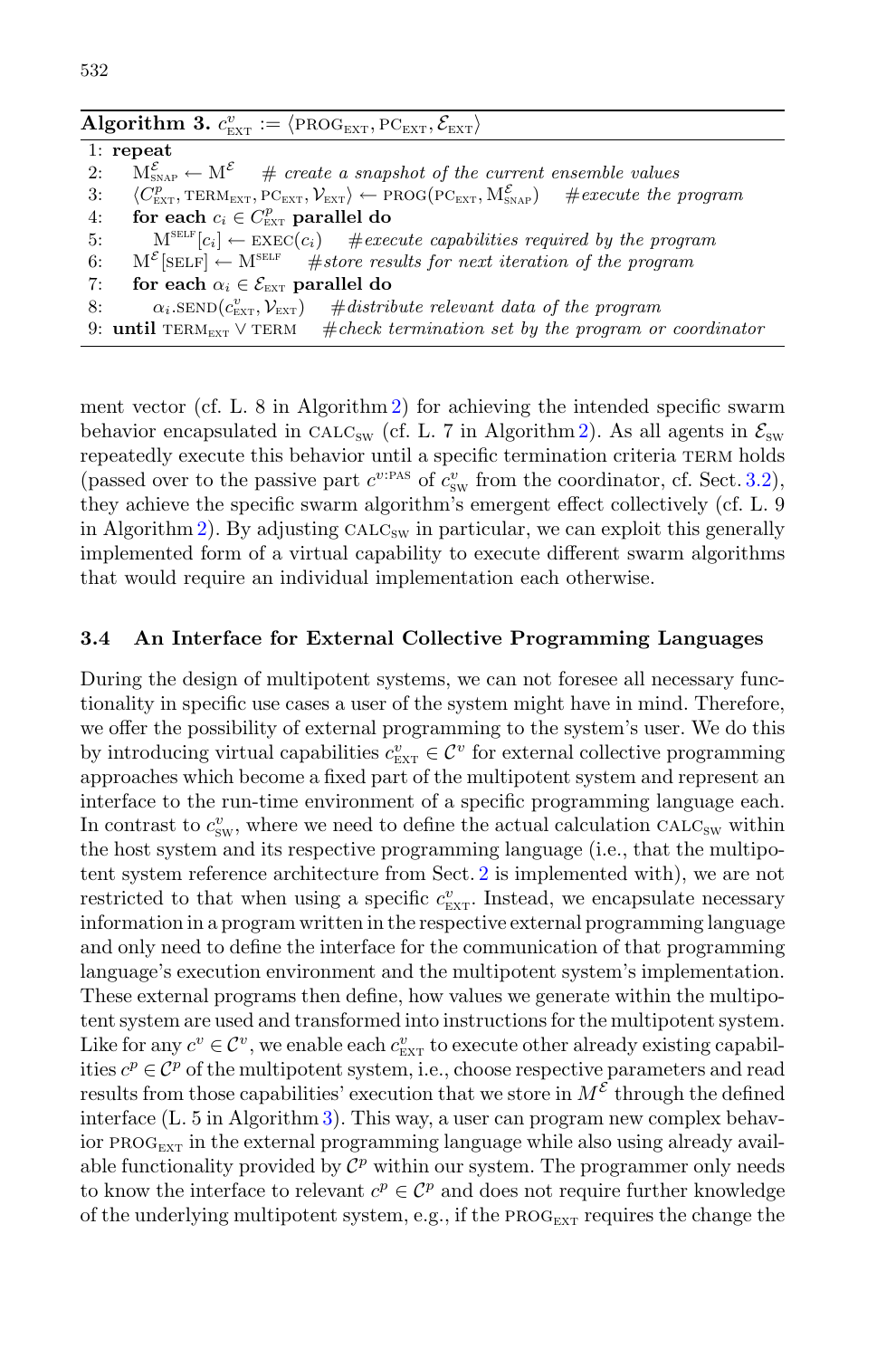current movement vector of the executing robot. For its execution, the respective  $c_{\text{EXT}}^v$  then uses PROG<sub>EXT</sub> as an additional parameter (cf. Algorithm [3\)](#page-6-0). This way, and to allow for changing the behavior of  $c^v_{\text{EXT}}$ , the programmer can dynamically exchange the external program at runtime. With the start of the capability execution within the active part of each  $c_{\text{EXT}}^{\text{v:ACT}}$ , we run PROG<sub>EXT</sub> from its entry point by handing over a program pointer  $PC_{EXT}$  and a snapshot of the current state of  $M^{\mathcal{E}}$  (initially empty, L. 2 and 3 in Algorithm [3\)](#page-6-0). When the execution of PROG<sub>EXT</sub> stops, we require it to return a data vector  $\langle C_{\text{EXT}}^p, \text{TERM}_{\text{EXT}}, \text{PC}_{\text{EXT}}, \mathcal{V}_{\text{EXT}} \rangle$  encapsulating instructions from the external program to the multipotent system. The first entry indicates whether the external program's control flow requires that physical capabilities  $C_{\text{EXT}}^p$  get executed in the following (L. 4 and 5 in Algorithm [3\)](#page-6-0). The second entry determines, whether  $PROG<sub>EXT</sub>$  already reached its termination criteria  $\text{TERM}_\text{EXT}$  and the execution of  $c^v_\text{EXT}$  can be finished internally (L. 9 in Algo-rithm [3\)](#page-6-0). The third entry determines, what the next program counter  $PC_{\text{EXT}}$  is if  $TERM<sub>EXT</sub>$  does not hold. Because information on which values need to be within the ensemble  $\mathcal{E}_{\text{EXT}}$  is encapsulated in PROG<sub>EXT</sub> but the distribution itself is performed by the multipotent system's agent communication interface, in a fourth entry  $\mathcal{V}_{\text{EXT}}$  determines those values (L. 7 and 8 in Algorithm [3\)](#page-6-0). While TERM<sub>EXT</sub> does not hold and no termination signal is received from the coordinator of  $\mathcal{E}_\text{EXT}$  in  $c^{v:FIN-PART}$  (cf. Sect. [3.2\)](#page-4-1), the execution of  $c^v_{\text{EXT}}$  continues to execute PROG<sub>EXT</sub> with the current  $PC_{EXT}$  in the following iteration. Thereby, it uses an updated version of  $M^{\mathcal{E}}$  (L. 2 in Algorithm [3\)](#page-6-0) containing latest local values (L. 6 in Algorithm 3) as well as such received in  $c_{\text{EXT}}^{v:pas}$  meanwhile (Sect. [3.1\)](#page-4-2). Each PROG<sub>EXT</sub> adhering to this convention thus can access the set of locally available physical capabilities and use the communication middleware of our multipotent system in the current ensemble. This creates a high degree of flexibility in the way of programming with our approach.

# <span id="page-8-0"></span>**4 Proof of Concepts**

To demonstrate the flexibility of our approach we give proof of concepts in the following. We, therefore, implemented a virtual capability for movement-vector based swarm algorithms  $c_{\text{sw}}^v$  and evaluated it with different parameters to achieve different emergent effects. We demonstrate the concept of a virtual capability for the movement-vector based swarm behavior with video materials<sup>[1](#page-8-1)</sup> isolated in a NetLogo simulation [2](#page-8-2) and integrated with our multipotent systems reference implementation. Further, we demonstrate the feasibility of integrating an external programming language for collectives as a virtual capability by example.

### **4.1 Executing Movement-Vector Based Swarm Algorithms**

We validate the concept of the virtual capability for movement-vector based swarm algorithms  $c_{\text{sw}}^v$  we introduced in Sect. [3.3](#page-6-1) using different parameters for

<span id="page-8-1"></span> $1$  [https://github.com/isse-augsburg/isola2020-swarm-capabilities.git.](https://github.com/isse-augsburg/isola2020-swarm-capabilities.git)

<span id="page-8-2"></span><sup>&</sup>lt;sup>2</sup> NetLogo download on [https://ccl.northwestern.edu/netlogo/download.shtml.](https://ccl.northwestern.edu/netlogo/download.shtml)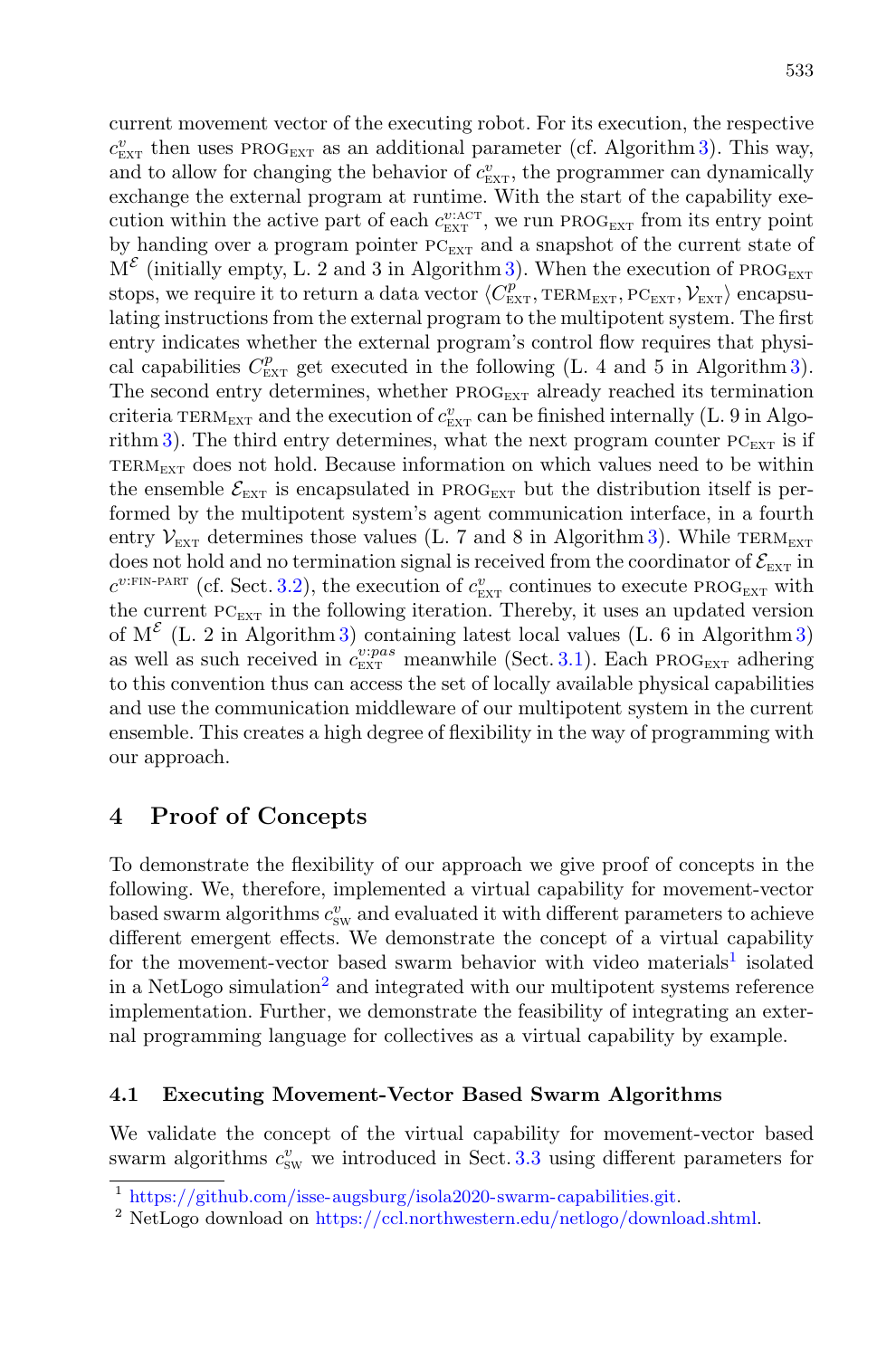

<span id="page-9-0"></span>**Fig. 3.** Screen shots of a simulation environment showing the use of a swarm capability for different parameters resulting in respective emergent effects (top down perspective). See footnotes 1, 2 for video material and a respective NetLogo simulation source file.

realizing different emergent effects. In a simplified major catastrophe scenario, a firefighter might want to a) gather its ensemble of mobile robots, b) move them collectively to the area where, e.g., a gas accident happened, c) search for the source of the gas leak, and d) survey the area close to the leak (video materials on our GitHub). We can instruct our system, e.g., with our task-orchestration approach for ensembles Maple-Swarm [\[11\]](#page-14-13). To handle this scenario we can use the  $c_{\text{sw}}^v$  with different sets of parameters in steps a)-d) each (cf. Figs. [3a](#page-9-0) to [3d](#page-9-0)), illustrating the flexibility of our concept of  $c_{\rm sw}^v$  including its termination functionality. For all instances of  $c_{\text{sw}}^v$  we execute to realizing the desired emergent effect for achieving a)-d), we assume the following: A sufficiently equipped ensemble  $\mathcal{E}_{sw}$  is available concerning the set of physical capabilities  $C_{sw}^p$  necessary for that concrete instantiation which we can achieve, e.g., with our self-aware and market-based task allocation mechanism [\[13](#page-14-7)] in combination with our selforganized resource allocation mechanism  $[6]$  $[6]$ . For each result of CALC, we normalize ( $NORM$ ) the resulting distance ( $DIST$ ) vector originating from the robots current position  $POS_{\alpha}$  and scale it with the robots maximum velocity with  $\nu$ . We assume a working collision avoidance system provided by the robotics controller.

**a)** For *gathering* the ensemble, we can execute  $c_{sw}^v$  with  $C_{sw}^p := \{c_{pos}^p\},\$ where  $c_{\text{pos}}^p$  measures the executing robot's current position (cf. Fig. [3a](#page-9-0)). Each robot can terminate the execution of  $c_{\text{sw}}^v$  locally when the diameter DIAM() of the swarm is below a user-defined threshold x, calculated with the measurements available in  $M^{\mathcal{E}}$ , i.e.,  $TERM_{SW} := DIAM(M^{\mathcal{E}}[*][c_{POS}^p]) \leq x$ . We calculate the desired moving vector using the ensemble's center of gravity  $GRAV()$ , i.e., CALC()  $:= \nu \cdot \text{NORM}(\text{DIST}(POS_{\alpha}, \text{GRAV}(M^{\mathcal{E}}[\ast][c_{\text{POS}}^p]))$ . Both, DIAM() and GRAV() only require information concerning the position of each robot in  $\mathcal{E}_{sw}$ , thus results from executing  $c_{\text{pos}}^p$  stored in  $M^{\mathcal{E}}$  are sufficient therefore.

**b)** For *controlling the ensemble to a goal location* with an adapted flock-ing approach following the idea of boiding in [\[21\]](#page-15-1), we execute  $c_{\text{sw}}^v$  with  $C_{\text{sw}}^p :=$  ${c<sub>Pos</sub>^p, c<sub>VEL</sub>^p}$ , where  $c<sub>Pos</sub>^p$  measures the executing robot's current position and  $c<sub>VEL</sub>^p$ its current velocity (cf. Fig. [3b](#page-9-0)). We can calculate the desired moving vector by appropriately weighting the three urges for the cohesion coh of the ensemble,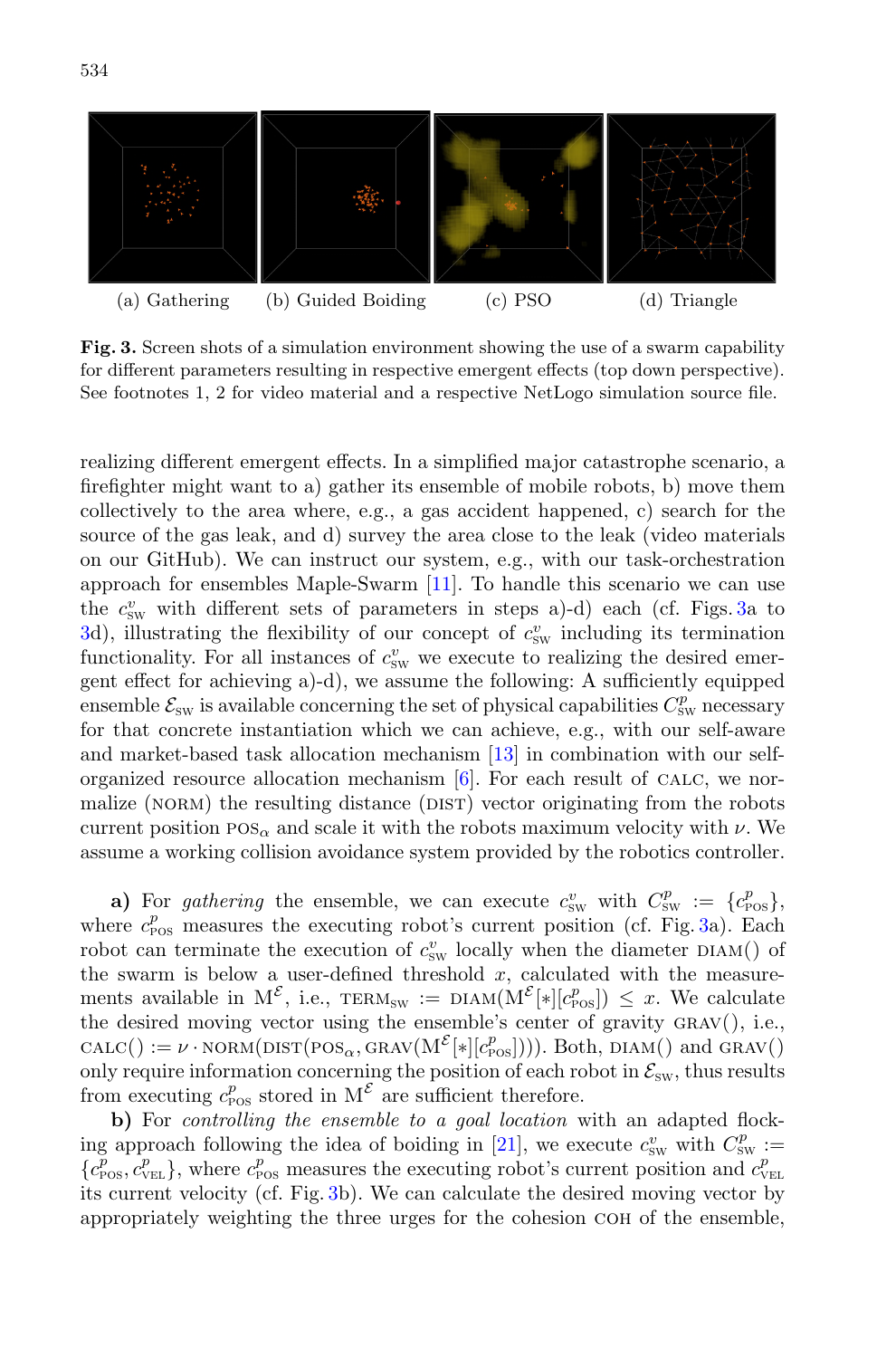the separation sep from the closest neighbor in the ensembles, and the alignment ali of the individual robot's moving direction with that of the ensemble known from [\[21\]](#page-15-1): CALC :=  $\omega_1 \cdot \text{SEP}(M^{\mathcal{E}}[\ast][c_{\text{POS}}^p]) + \omega_2 \cdot \text{COH}(M^{\mathcal{E}}[\ast][c_{\text{POS}}^p]) + \omega_3$ .  $\text{ALI}(M^{\mathcal{E}}[\ast][c_{\text{VEL}}^p])$ . To guide the ensemble to the goal location we exploit how ensemble members evaluate  $M^{\mathcal{E}}$  for adapting their movement vector (L. 7 in Algorithm [2\)](#page-6-0) by adding an additional entry for a non-ensemble member (i.e., a dedicated leader robot or any other position-aware device) that also measurements of  $C_{\text{sw}}^p$  frequently. Because all ensemble members use the complete map  $M^{\mathcal{E}}$ , the emergent effect is what we aim for: guiding the collective to a goal location the non-ensemble robot is moving to. Robots can not terminate the execution of  $c_{\text{sw}}^v$  locally in this case because they have no information on the goal location and thus rely on an external termination signal term from their coordinator (who possibly requires to receive it from the user itself).

**c)** For *searching for the highest concentration* of a certain parameter, we execute  $c^v_{\rm sw}$  with an adapted version of the particle swarm optimization algorithm (PSO) [\[27\]](#page-15-0) (cf. Fig. [3c](#page-9-0)). Obviously, we require to contain the respective capability for measuring the parameter of interest  $c_{\text{PAR}}^p$  in  $C_{\text{SW}}^p$ , in addition to  $c_{\text{POS}}^p$  and  $c_{\text{VEL}}^p$ , i.e.,  $C_{\text{sw}}^p := \{c_{\text{PAR}}^p, c_{\text{POS}}^p, c_{\text{VEL}}^p\}$ . To determine the movement vector of robot  $\alpha$ , we define  $\text{CALC} := \omega_1 \cdot \text{DIST}(\text{POS}_{\alpha}, \text{MAX}(\text{MAX}(\mathcal{N}^{\mathcal{E}}[\text{SELF}][c_{\text{PAR}}^p], \text{MAX}(\text{MAX}(\text{MAX}(\text{MAX}(\text{MAX}^{\mathcal{E}}[\text{NELF}[(c_{\text{PAR}}^p], \text{MAX}(\text{MAX}(\text{MAX}(\text{MAX}^{\mathcal{E}}[\text{MAX})))]) + \omega_2$ DIST(POS<sub> $\alpha$ </sub>, MAX(MAX(M<sup>E</sup>[\*][c<sub>PAR</sub>], MAX<sup>E</sup>))+ω<sub>3</sub> · DIST(POS<sub> $\alpha$ </sub>, RAND(x, y, z)) as the weighted sum of distance vectors pointing from the robot  $\alpha$ 's current position  $\alpha_{\text{pos}}$  to the position with the iteratively updated highest measurement of the parameter of interest from the robot itself MAX<sup>SELF</sup>, the whole ensemble  $\text{MAX}^{\mathcal{E}}$ , and a random direction  $\text{RAND}(x, y, z)$  included for exploration. Similar to the execution of  $c_{\text{sw}}^v$  for gathering in a), we can let the agents in the ensemble decide on the termination on  $c_{\text{sw}}^v$  by determining whether the diameter of the ensemble is below a threshold x, i.e.,  $\text{TERM}_{SW} := \text{DIAM}(M^{\mathcal{E}}[k][c_{\text{POS}}^p]) \leq x.$ 

**d)** For realizing the *distributed surveillance* of an area of interests, we adapted the triangle formation algorithm from [\[15](#page-14-2)] to also work within a 3D-environment (cf. Fig. [3d](#page-9-0)). With this algorithm, we can exploit the emergent effect of a swarm distributing in an area holding a predefined distance s to each other at a given height h. To produce the desired emergent effect, a robot  $\alpha$  requires position measurements of its two closest neighbors only, i.e.,  $C_{\text{sw}}^p := \{c_{\text{pos}}^p\}$ . To determine the required movement vector, we first need to determine the two closest neighbors  $\alpha_{1,2}$  of  $\alpha$  in the ensemble, i.e.,  $\neg \exists \alpha_i \in \mathcal{E} : \text{DIST}(\alpha, \alpha_i) < \text{DIST}(\alpha, \alpha_1) \land \neg \exists \alpha_i \in \mathcal{E}$  $\mathcal{E} \setminus \alpha_1$ : DIST $(\alpha, \alpha_i)$  < DIST $(\alpha, \alpha_2)$ . We then calculate the center of gravity  $GRAV(\alpha_1, \alpha_2)$  between  $\alpha_1$  and  $\alpha_2$  and determine the distance vector pointing from  $\alpha$  to the closest intersection point of the plane at height h (defined parallel to ground level) and the circle around the center of gravity with radius  $\sqrt{3} \cdot \frac{3}{2}$ (being perpendicular to the straight defined by  $\alpha_1$  and  $\alpha_2$ ) as the goal position of  $\alpha$ . While we can define a condition for termination of the execution of  $c_{\rm sw}^v$ , e.g., in case that all distances between closest neighbors only vary marginally for all robots in the ensemble, we do not want to specify such in the case of continuous surveillance. Like in b), we require an external termination TERM signal from the user or another external entity.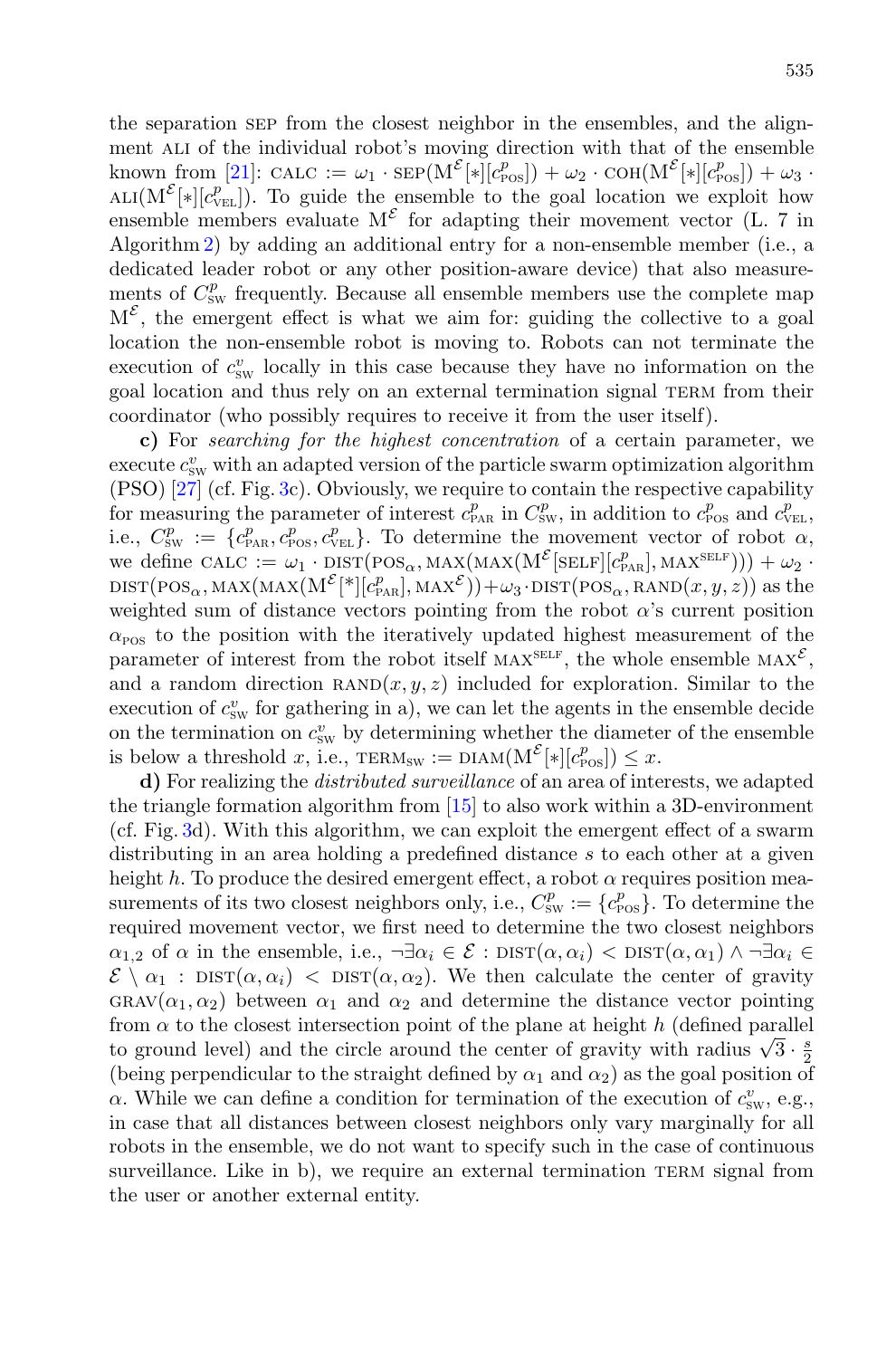

<span id="page-11-0"></span>**Fig. 4.** Minimal Protelis programs demonstrating the feasibility of the integration: Communication between agents (top left), enforcing the self-termination from the host system (bottom right), and accessing to capabilities of the host system (right).

#### **4.2 Protelis as an Example for an External Virtual Capability**

We demonstrate the feasibility of integrating an external programming language into the multipotent systems reference architecture by example. Therefore, we instantiate the concept of an external collective programming capability with  $c_{\text{PROT}}^v$  providing an interface for the Protelis Aggregate Programming approach [\[19](#page-15-3)]. To validate the concepts we introduced in Sect. [3.4,](#page-7-0) we give a proof of concepts concerning the relevant parts executing an external capability. These concepts are the *communication* between participating agents, commanding the *execution* and making use of the *results* of capabilities running on the host system, and ensuring *self-termination* of the external capability, if necessary. According to [\[19](#page-15-3)], for communication between entities, Protelis requires a network manager. With  $c_{\text{PROT}}^v$  we implement such (L. 7 in Algorithm [3\)](#page-6-0). We can validate its functionality with the minimal example of a Protelis program we give in Fig. [4](#page-11-0) (top left) that counts all members of the ensemble using the nbr construct in L. 2 in Fig. [4](#page-11-0) (top left). The example showcases the ability of communication between agents executing  $c_{\text{PROT}}^v$ . In the Protelis program in Fig. [4](#page-11-0) (right), we demonstrate how external capabilities can define required access to physical capabilities of the multipotent system host system (implemented in JAVA) using the self construct of Protelis for measuring temperature (L. 11 in Fig. [4](#page-11-0) - right). In L. 4–7 of Fig. [4](#page-11-0) (right), we access the knowledge base of our architecture by importing the ParamFactory (L. 2 in Fig. [4](#page-11-0) - right). We use this knowledge base for loading the correct format of the necessary parameters for the measure temperature capability. For achieving this, we make use of the JAVA Reflection API. With self.request (L. 8 in Fig. [4](#page-11-0) - right), we define the request the external capability has concerning the execution of physical capabilities (L. 3 in Algorithm [3\)](#page-6-0) whose result we return in L. 9 in Fig. [4](#page-11-0) (right) when it is available. To avoid the blocking of the Protelis program's execution when it requests a capability execution, we implement the data interface to our multipotent system as a reload cache. To validate the correct program flow and validate correct self-termination of  $c_{\text{PROT}}^v$ , in the Protelis program we give in Fig. [4](#page-11-0) (top left) we let each member of the ensemble iterate a counter (L. 6 in Fig. [4](#page-11-0) - bottom left). Because there is no access to physical capabilities included in the program, the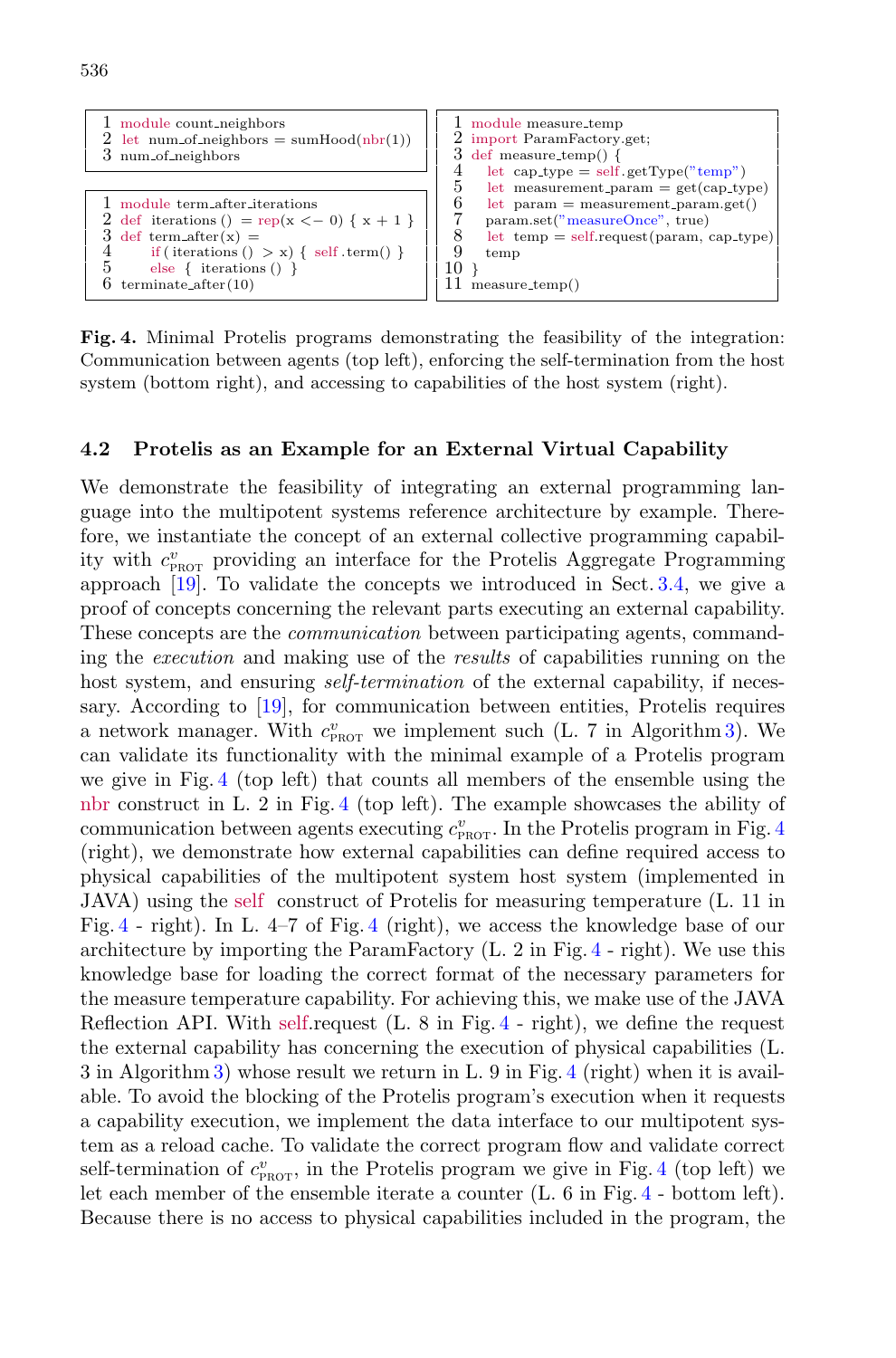execution of each instance terminates after 10 iterations and accordingly notifies the encapsulating external capability  $c_{\text{PROT}}^v$  with TERM<sub>EXT</sub> evaluating true when it finally reaches self.terminate() in L. [4](#page-11-0) in Fig. 4 (bottom left). Thus, we demonstrate the feasibility of integrating an interface between Protelis and our multipotent systems reference architecture with a specific virtual capability as a proof of concepts for our concept of from Sect. [3.4.](#page-7-0) We provide video material for demonstration purposes on GitHub. The integration of  $c^v_{\text{PROT}}$  currently is limited to only execute one Protelis program per agent in parallel and relies on capabilities provided by the host system to terminate on their own (cf. Sect. [3.2\)](#page-4-1).

### <span id="page-12-0"></span>**5 Related Work**

The literature on swarm behavior, swarm algorithms, or swarm intelligence is manifold. When swarm behavior should be exploited in a real-world application, there are two common directions researchers currently follow. The first direction is that of focusing on one specific behavior found in nature that gets analyzed and migrated to technical systems. Examples for that direction are manifold, thus we only can give an excerpt of research relevant for this paper. To achieve a collective transport of an object, the authors in [\[4](#page-14-14)[,17](#page-14-15)] developed a specialized controller by using an evolutionary algorithm for mobile ground robots. While they achieve the desired effect, suffer from the evolutionary algorithms inherent properties of high specialization and the lack of generality: The generated controller can not be used in any other use case. To achieve a close-to equal distribution of swarm entities in a given area, e.g., for distributed surveillance, the authors in [\[16](#page-14-3)] adapt a potential-field based deployment algorithm. Unfortunately, the algorithm thus can only be used for exactly that use case. While the authors of [\[15\]](#page-14-2) propose that they can adapt their swarm approach for distributed surveillance to also achieve flocking and obstacle avoidance they, unfortunately, do not further investigate in this direction. In our opinion, this is a step in the right direction to generate a general pattern for achieving swarm behavior which we try to make with our approach. In [\[23\]](#page-15-7) the authors adapt the particle swarm optimization algorithm (PSO) [\[27\]](#page-15-0) for the use of UAV in disaster scenarios to explore an area and detect victims. While the authors can adapt parameters to achieve different goals, the approach is still limited to that narrowly defined area and can not easily be extended. With an adapted flocking algorithm based on the approach of [\[21\]](#page-15-1), the authors in [\[24\]](#page-15-8) demonstrate how UAVs can achieve swarm behavior that is very close to that of natural swarms. Unfortunately, the implementation is very specific and can solely achieve this specific swarm behavior.

The second direction researchers follow is that of abstracting from specific applications and use cases and developing a general framework for collective behavior that can be programmed or parametrized in different ways. There already exist interesting approaches for programming collective behavior addressed in the ASCENS project [\[26](#page-15-9)]. Protelis [\[19\]](#page-15-3) is one approach we also categorize in this direction. The authors center it around the idea of abstracting entities in a collective system as a point in a high dimensional vector field. Programming of the collective happens by performing operations on that field. By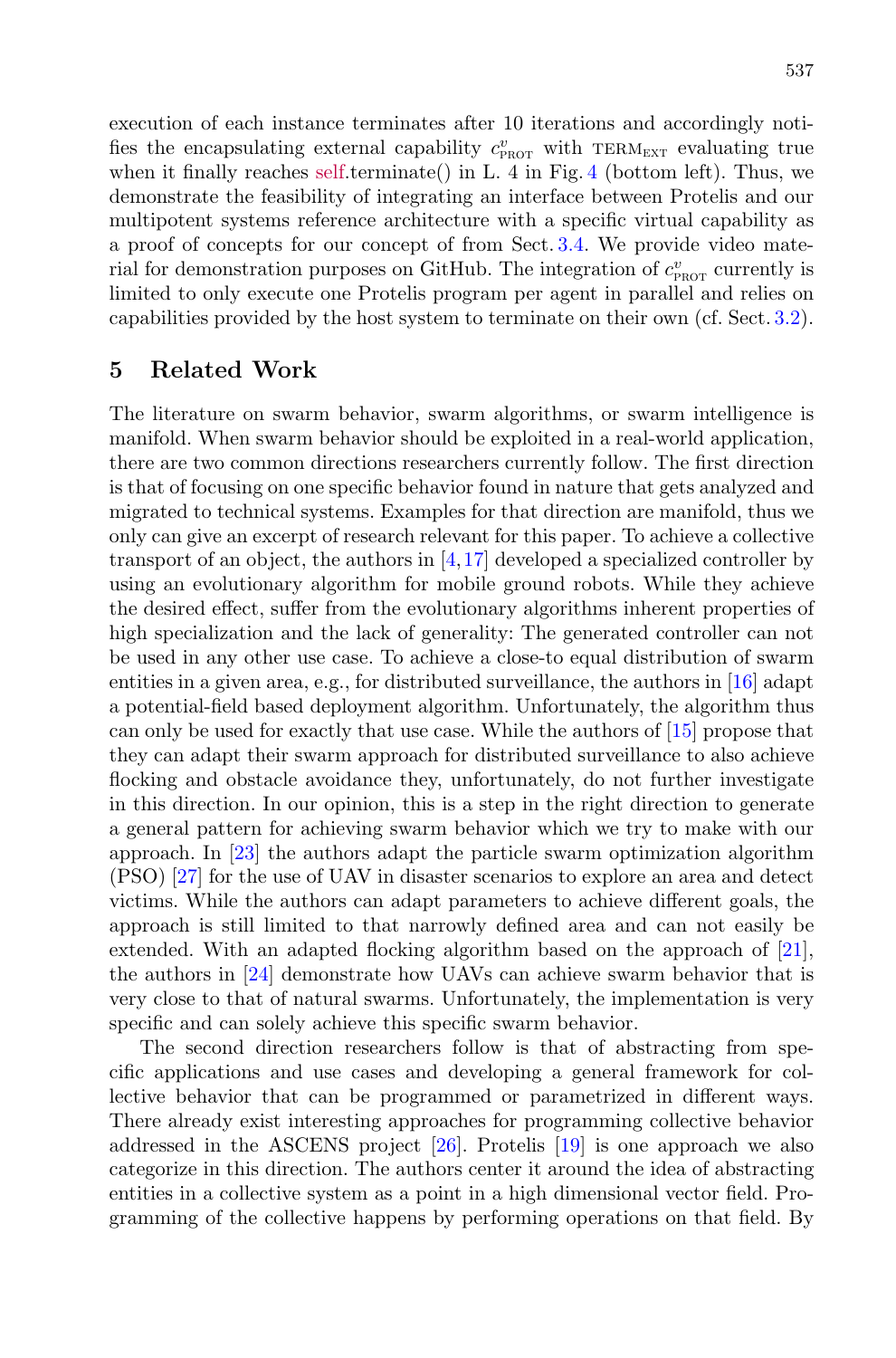using implicit communication between entities, the programmer can achieve that changes performed in these fields are distributed within the collective. While a user can exploit this behavior to implement complex collective on an abstract level, it is not easy to achieve swarm behavior for complex mobile robot tasks solely with Protelis. Its lack of general hardware integration and a general task concept necessary for goal-oriented robot collaboration requires Protelis to be integrated into a further framework as we perform it in this paper. Another programming language aiming at collective systems is Buzz [\[20\]](#page-15-5). In comparison to Protelis, the authors of Buzz directly aim at integrating their programming language within robot operating systems. They provide swarm primitives for achieving a certain desired collective behavior each. Unfortunately, Buzz also lacks a concept for goal-oriented task orchestration. Further and like for using Protelis, a user of Buzz currently requires a system specifically designed for the respective programming language. With our approach, we can overcome this by providing the possibility to use programs written with any of the two languages in an integrated task orchestration framework. Further, we also try to find some general abstraction from specific applications and use cases in our approach. Moreover, we can use it to analyze and implement specific swarm behavior. Thus, we try to close the gap between the two methods currently existing in the literature.

# <span id="page-13-0"></span>**6 Conclusion**

The research community already exploits the positive properties of swarm behavior like robustness and scalability within many different approaches for controlling the behavior of collective adaptive systems. In this paper, we demonstrated how we can subsume many of these approaches by extracting their general swarm behavior in a virtual capability for movement-vector based swarm algorithms. We integrated this virtual capability into our reference architecture for multipotent systems. We further demonstrate how we can use instances of virtual capabilities to provide adapters to other programming approaches for collective systems on the example of Protelis [\[19\]](#page-15-3). Thus, virtual capabilities, in general, can compose existent capabilities of robots, i.e., complexly integrate already provided robot services, which we can exploit to create collective behavior in ensembles. In future work, we will elaborate on if and how we can drop our current assumption of having a steady communication link between ensemble members. This will help us to better deal with failures or complete break down of robots.

# **References**

<span id="page-13-1"></span>1. Braubach, L., Pokahr, A.: Developing distributed systems with active components and jadex. Scalable Comput. Pract. Experience **13**(2), 100–120 (2012)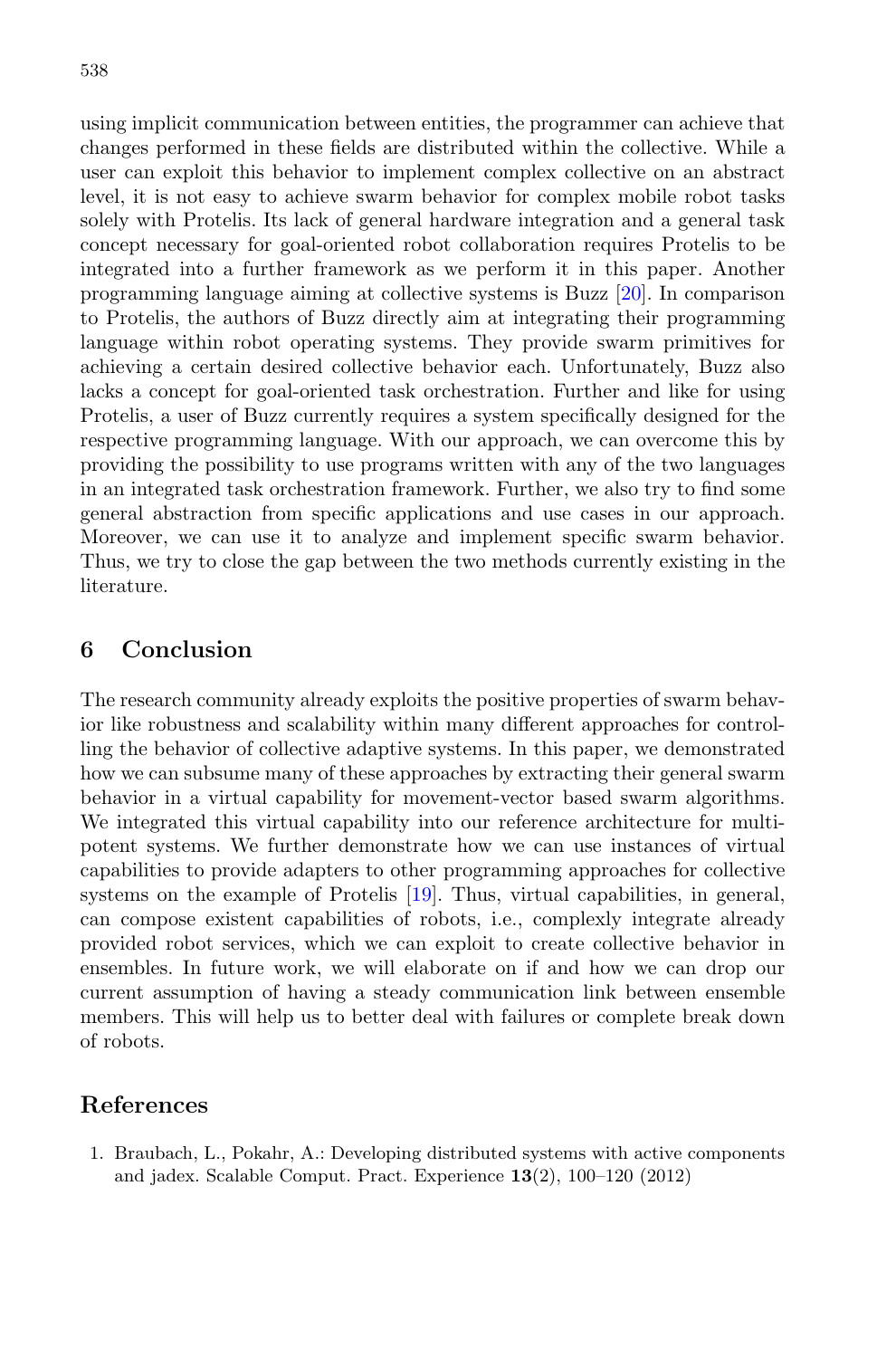- <span id="page-14-9"></span>2. Celikkanat, H., Turgut, A.E., Sahin, E.: Guiding a robot flock via informed robots. In: Asama, H., Kurokawa, H., Ota, J., Sekiyama, K. (eds.) Distributed Autonomous Robotic Systems, pp. 215–225. Springer, Heidelberg (2009). [https://doi.org/10.](https://doi.org/10.1007/978-3-642-00644-9_19) [1007/978-3-642-00644-9](https://doi.org/10.1007/978-3-642-00644-9_19) 19
- <span id="page-14-0"></span>3. Dedousis, D., Kalogeraki, V.: A framework for programming a swarm of UAVs. In: Proceedings of the 11th Pervasive Technologies Related to Assistive Environment Conference, pp. 5–12 (2018)
- <span id="page-14-14"></span>4. Dorigo, M., et al.: The SWARM-BOTS project. In: Sahin, E., Spears, W.M. (eds.) SR 2004. LNCS, vol. 3342, pp. 31–44. Springer, Heidelberg (2005). [https://doi.](https://doi.org/10.1007/978-3-540-30552-1_4) [org/10.1007/978-3-540-30552-1](https://doi.org/10.1007/978-3-540-30552-1_4) 4
- <span id="page-14-6"></span>5. Eymüller, C., Wanninger, C., Hoffmann, A., Reif, W.: Semantic plug and play self-descriptive modular hardware for robotic applications. Int. J. Semant. Comput. (IJSC) **12**(04), 559–577 (2018)
- <span id="page-14-11"></span>6. Hanke, J., Kosak, O., Schiendorfer, A., Reif, W.: Self-organized resource allocation for reconfigurable robot ensembles. In: 2018 IEEE 12th International Conference on Self-Adaptive and Self-Organizing Systems (SASO), pp. 110–119 (2018)
- <span id="page-14-12"></span>7. Kennedy, J., Eberhart, R.: Particle swarm optimization. In: Proceedings of ICNN'95-International Conference on Neural Networks, vol. 4, pp. 1942–1948. IEEE (1995)
- <span id="page-14-1"></span>8. Kosak, O.: Facilitating planning by using self-organization. In: 2017 IEEE 2nd International Workshops on Foundations and Applictions of Self\* Systems (FAS\*W), pp. 371–374 (2017)
- <span id="page-14-4"></span>9. Kosak, O.: Multipotent systems: a new paradigm for multi-robot applications. In: Organic Computing: Doctoral Dissertation Colloquium, vol. 10, p. 53. kassel University Press GmbH (2018)
- <span id="page-14-10"></span>10. Kosak, O., Bohn, F., Keller, F., Ponsar, H., Reif, W.: Ensemble programming for multipotent systems. In: 2019 IEEE 4th International Workshops on Foundations and Applications of Self\* Systems (FAS\*W), pp. 104–109 (2019)
- <span id="page-14-13"></span>11. Kosak, O., Huhn, L., Bohn, F., et al.: Maple-swarm: programming collective behavior for ensembles by extending HTN-planning. In: 9th International Symposium on Leveraging Application of Formal Methods, Verification and Validation (2020)
- <span id="page-14-8"></span>12. Kosak, O., Wanninger, C., Angerer, A., et al.: Decentralized coordination of heterogeneous ensembles using jadex. In: IEEE 1st International Workshops on Foundations and Application of Self\* Systems (FAS\*W), pp. 271–272 (2016)
- <span id="page-14-7"></span>13. Kosak, O., Wanninger, C., Angerer, A., et al.: Towards self-organizing swarms of reconfigurable self-aware robots. In: IEEE International Workshops on Foundations and Applications of Self\* Systems, pp. 204–209. IEEE (2016)
- <span id="page-14-5"></span>14. Kosak, O., Wanninger, C., Hoffmann, A., Ponsar, H., Reif, W.: Multipotent systems: combining planning, self-organization, and reconfiguration in modular robot ensembles. Sensors **19**(1), 17 (2018)
- <span id="page-14-2"></span>15. Li, X., Ercan, M.F., Fung, Y.F.: A triangular formation strategy for collective behaviors of robot swarm. In: Gervasi, O., Taniar, D., Murgante, B., Lagan`a, A., Mun, Y., Gavrilova, M.L. (eds.) ICCSA 2009. LNCS, vol. 5592, pp. 897–911. Springer, Heidelberg (2009). [https://doi.org/10.1007/978-3-642-02454-2](https://doi.org/10.1007/978-3-642-02454-2_70) 70
- <span id="page-14-3"></span>16. Ma, M., Yang, Y.: Adaptive triangular deployment algorithm for unattended mobile sensor networks. IEEE Trans. Comput. **56**(7), 847–946 (2007)
- <span id="page-14-15"></span>17. Mondada, F., Gambardella, L.M., Floreano, D., et al.: The cooperation of swarmbots: physical interactions in collective robotics. IEEE Rob. Autom. Mag. **12**(2), 21–28 (2005)